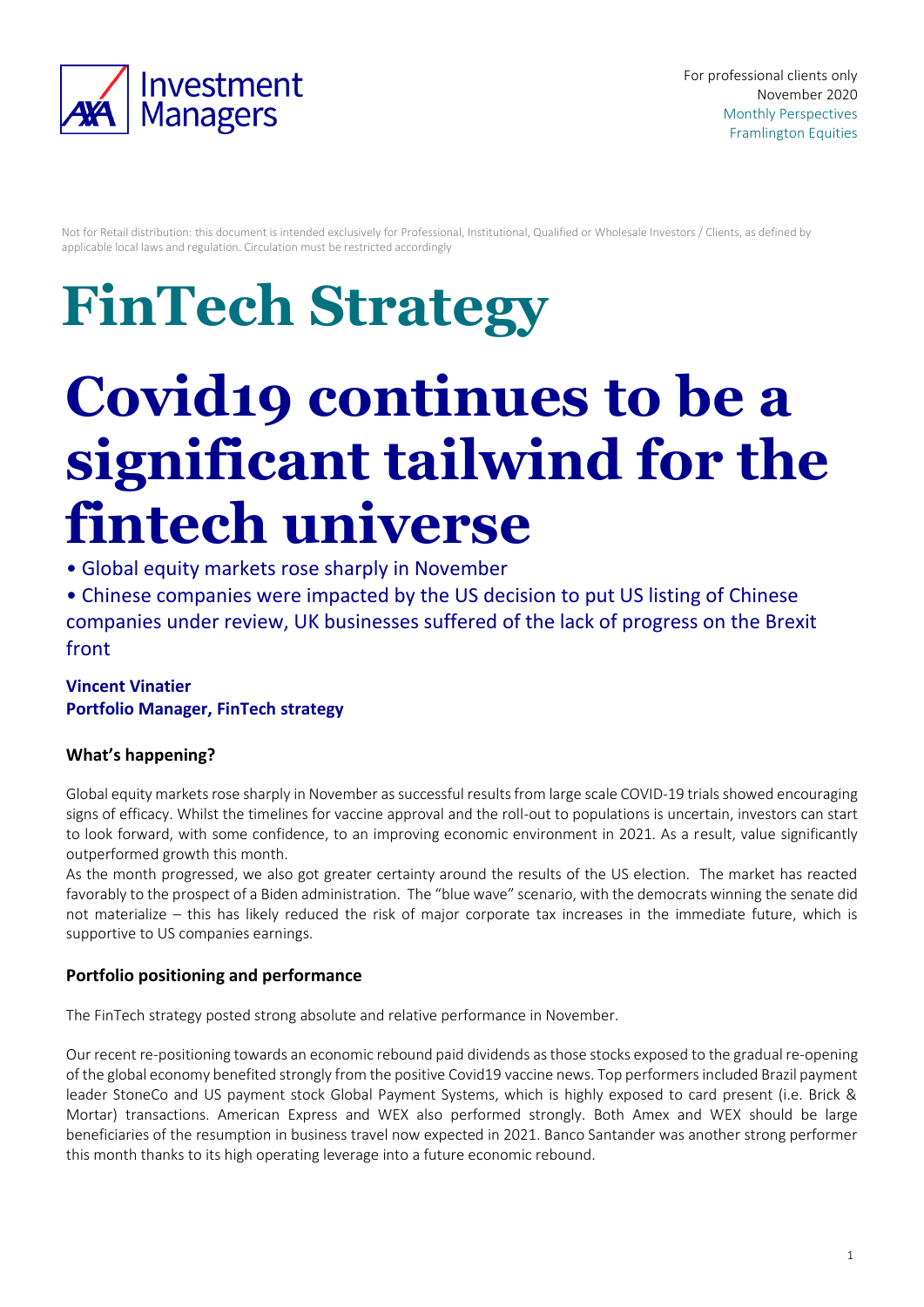

On the negative front, Chinese companies Tencent, Alibaba and ZhongAn, which had performed strongly in October as they benefited from their digital leader status in a part of the world where Covid-19 seemed under control, were impacted in November by the US decision to put US listing of Chinese companies under review. Other key negative contributors were UK businesses Experian and the London Stock Exchange. Both stocks suffered as a result of the lack of progress on the Brexit front in November as well as from the "defensive" status which was out of favour in the vaccine context.

The strategy was broadly unchanged in November.

#### **Outlook**

Covid19 continues to be a significant tailwind for the fintech universe, leading to an acceleration in the structural shift from cash to digital payments. Sharp increases in on-line retail volumes have driven strong growth in digital transactions. All indications point towards this step-change being sustainable. Most notably, fintech adoption in the elder part of the population increased very sharply and we do not expect this to reverse. Working for home has also been fire-tested on a large scale and most companies have now indicated that they do not intend to return to their previous 100% physical operational organization in the future.

The crisis also emphasised the "business critical" nature of digitization and many businesses will continue to invest in the space if only to be better prepared for potential future pandemics. We therefore expect strong demand for providers of state-of-the-art cloud delivery solutions, agile IT systems, cybersecurity, high-end big data and artificial intelligence engines to continue.

No assurance can be given that the FinTech Strategy will be successful. Investors can lose some or all of their capital invested. The FinTech strategy is subject to risks including Equity; Emerging Markets; Global Investments; Investments in small and/or micro capitalisation universe; Investments in specific sectors or asset classes; ESG.

Not for Retail distribution: This document is intended exclusively for Professional, Institutional, Qualified or Wholesale Clients / Investors only, as defined by applicable local laws and regulation. Circulation must be restricted accordingly.

Past performance is not a guide to current or future performance, and any performance or return data displayed does not take into account commissions and costs incurred when issuing or redeeming units. The value of investments, and the income from them, can fall as well as rise and investors may not get back the amount originally invested. Exchange-rate fluctuations may also affect the value of their investment. Due to this and the initial charge that is usually made, an investment is not usually suitable as a short term holding.

This document is for informational purposes only and does not constitute investment research or financial analysis relating to transactions in financial instruments as per MIF Directive (2014/65/EU), nor does it constitute on the part of AXA Investment Managers or its affiliated companies an offer to buy or sell any investments, products or services, and should not be considered as solicitation or investment, legal or tax advice, a recommendation for an investment strategy or a personalized recommendation to buy or sell securities. The strategies discussed in this document may not be available in your jurisdiction.

Due to its simplification, this document is partial and opinions, estimates and forecasts herein are subjective and subject to change without notice. There is no guarantee forecasts made will come to pass. Data, figures, declarations, analysis, predictions and other information in this document is provided based on our state of knowledge at the time of creation of this document. Whilst every care is taken, no representation or warranty (including liability towards third parties), express or implied, is made as to the accuracy, reliability or completeness of the information contained herein. Reliance upon information in this material is at the sole discretion of the recipient. This material does not contain sufficient information to support an investment decision.

Issued in the UK by AXA Investment Managers UK Limited, which is authorised and regulated by the Financial Conduct Authority in the UK. Registered in England and Wales, No: 01431068. Registered Office: 155 Bishopsgate, London, EC2M 3YD (until 31st December 2020); 22 Bishopsgate, London, EC2N 4BQ (from 1st January 2021)

In Hong Kong, this document is issued by AXA Investment Managers Asia Limited (SFC License No. AAP809), which is authorized and regulated by Securities and Futures Commission. This document is to be used only by persons defined as "professional investor" under Part 1 of Schedule 1 to the Securities and